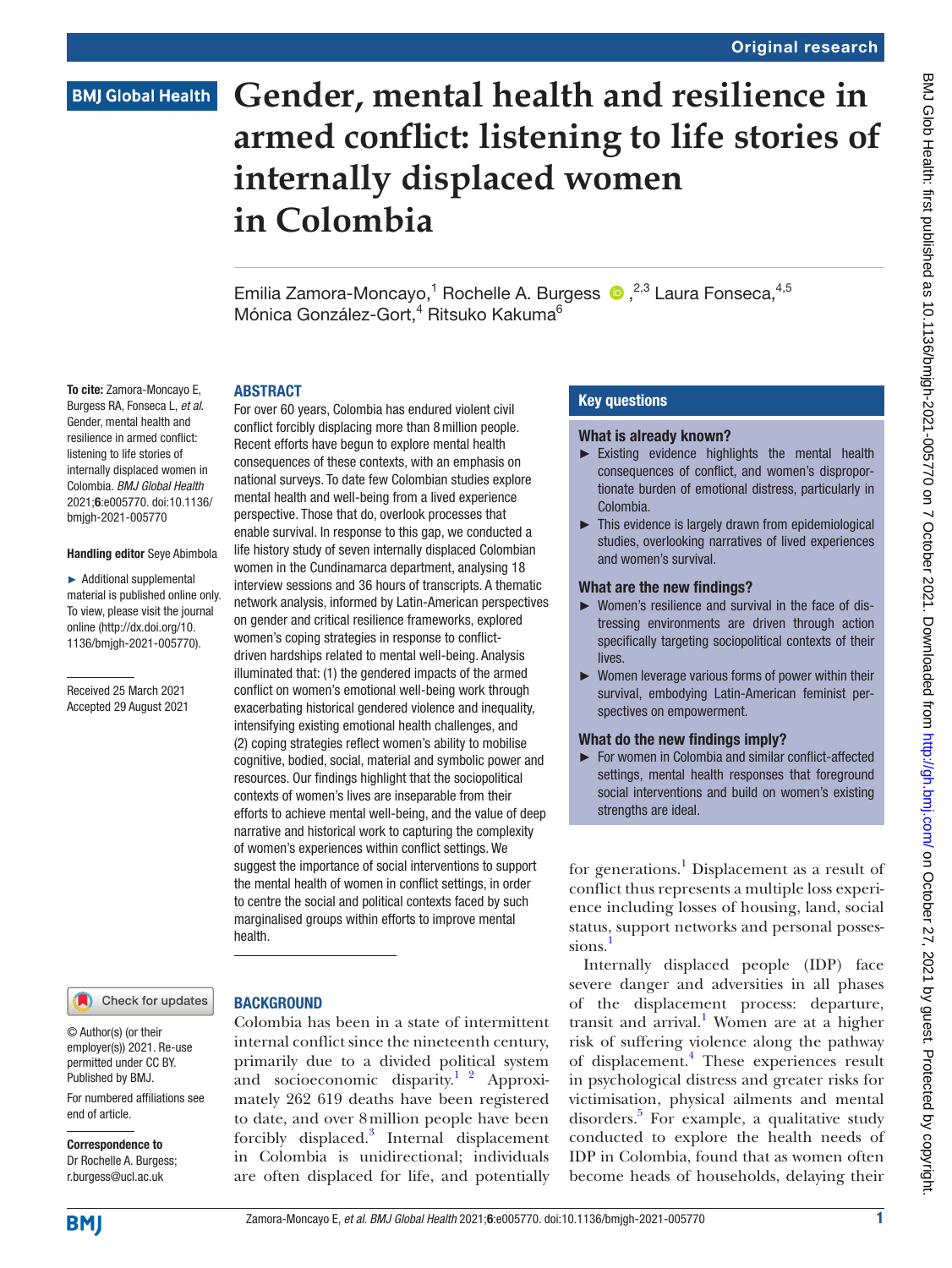own access to health services was common, as they prioritised their role as caregivers and financial providers over their health, increasing rates of miscarriages and maternal and infant mortality.<sup>[6](#page-11-3)</sup>

Mogollón-Pérez and colleagues<sup>[7 8](#page-11-4)</sup> also found that mental health and psychosocial impairments were the most common challenges reported by women who were internally displaced in Colombia, across a range of studies. Furthermore, a meta-analysis exploring the burden of common mental disorders (anxiety and depression) and Post-traumatic Stress Disorder (PTSD) among victims of the armed conflict, showed a high prevalence of symptoms, possible cases and confirmed cases of mental health conditions among the IDP. $910$  These results are consistent with findings from the recent national mental health survey which reported that 1 in 10 adults in Colombia meet the criteria for a mental disorder.<sup>11</sup> Findings also confirmed that the presence of mental health impairment is higher in conflict-affected zones and, among women.<sup>[11](#page-11-6)</sup>

Gender-based violence is one of the clearest markers of pre-existing gender inequality and discrimination, and is exacerbated during periods of conflict.<sup>12 13</sup> In non-conflict scenarios, women already face high risks of sexual abuse and various forms of intimate partner violence (IPV) during their lifetime, with 35% of women experiencing physical and/or sexual violence by an intimate partner or non-partner sexual violence. $14^{15}$  Evidence shows that in conflict-affected settings this violence escalates significantly leading to serious psychosocial impairments.<sup>1617</sup>

The complexity of the contexts shaping violence and related mental health outcomes have led many scholars to argue for interventions that centre social challenges. In Colombia, researchers have emphasised the importance of centring individual, family and community needs when planning care and reparation.<sup>[18](#page-11-10)</sup> Moreover, calls for identification of social and political challenges as the starting point for intervention development is widespread.<sup>[19](#page-11-11)</sup> Scholars from the global south also suggest the importance of exploring psychological resources; mechanisms or protective factors available to people affected by conflict operate when faced with sociocultural adversity.<sup>18-20</sup>

However, it has been recognised that many victims of conflict-driven forced migration do not develop mental disorders despite being at risk. $^{21}$  Resilience is a concept that has been investigated extensively in recent decades to explore the underlying mechanisms that enable individuals to cope with and overcome adversities.<sup>22</sup> Resilience frameworks allow us to approach women's experiences of conflict from a lens that extends beyond victimhood and towards coping strategies. However, existing literature in the Colombian context does not explore resilience and coping among women who were internally displaced. Our work contributes to this gap by addressing the following research question: *how do women's experiences during conflict illuminate struggle and survival at work in their lives? How* 

*does this relate to experiences of distress and opportunities for good mental health and well-being?*

#### METHODOLOGY

This study was embedded in a larger study exploring the adaptation processes of IDP in Colombia, with the aim to support communities in developing mental health enabling environments,<sup>23</sup> and was a partnership between Universidad de La Sabana, The Centro Nacional de Memoria Histórica, and the second author (RB). The wider project was a participatory action research (PAR) project, informed by a conceptual framework centring action and engagement to support the study community in projects of change. According to Burgess and colleauges, mental health enabling environments are spaces where the achievement of good mental health is promoted through creating opportunities for communities to reflect on meanings, hopes and desires; and supported action to tackle social issues of importance to their mental health. $^{24}$  Both approaches are anchored within a transformative paradigm, $25$  which views research and evaluation as a route to challenging the status quo, acknowledge limitations within deficit-based paradigms<sup>[25](#page-11-16)</sup> and seeks study outcomes that change participant lives. We deployed five stages of thinking and acting with communities within the PAR method: *systematising experience*, *collectively analysing and problematising*, *reflecting on and choosing action*, *taking and evaluating action and systematising learning*. [26](#page-11-17) In this paper, we report on data collected as part of the *systematising experience stage*; a substudy focused specifically on life histories of conflict and coping strategies used by women across their journeys of displacement, and its links to emotional distress and well-being.

#### Patient and public involvement

The PAR study operated at the level of communities of place, to understand the experiences of *potential* service users in an area, in hopes of improving future service acceptability. Accounts at the heart of this manuscript are owned by women who are potential users of mental health services. Beyond this, PAR principles guiding our work $^{26}$ meant that participants were in the driving seat for much of the research process. Though researchers conceived of the broader research question, methodological choices ensured that study participants had ownership of data produced, through use of open participatory and visual methods, participating in analysis (via member checking activities), and leading data collection within evaluation stages of the research, using photovoice methods (see Burgess and Fonseca<sup>[10](#page-11-18)</sup> for full details).

#### Method: life history

Better understandings of everyday meanings and the complexity of managing distress under adversity enable the design of meaningful policy and interventions.<sup>24</sup> This is particularly important for the mental health field, as it faces calls to overcome longstanding erasure of lived experiences in favour of the pragmatics of care. $27-30$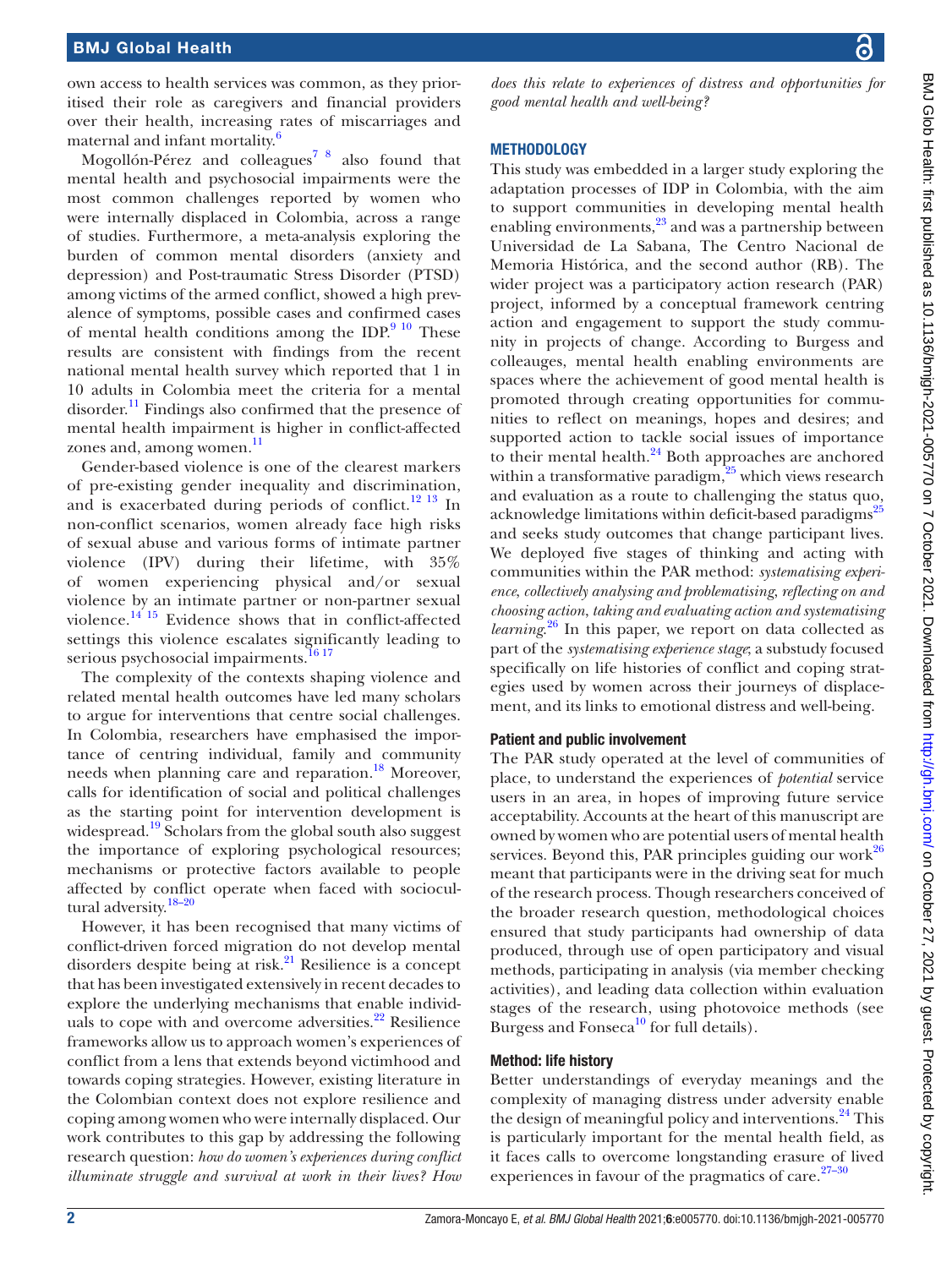To combat this silencing, we used life history (LH) interviews to engage with the intersecting factors that shape experiences of and responses to distress for internally displaced women. LH interviews use questioning to prompt narratives that elaborate on a person's life experiences in their own words and across their own timelines.<sup>31</sup> <sup>32</sup> Often conducted over multiple sessions with continuous reference to instances of change, LH interviews can explore temporality, $33$  helping to understand how, why and when people move through periods of vulnerability and resilience. This method has been applied in related contexts, including studies of family trajectories through poverty,<sup>[33–35](#page-11-21)</sup> analysing the impacts of policy on people's livelihoods $36$  and subjective perspectives and meanings that people ascribe to community experiences.[33](#page-11-21) Furthermore, the LH is a narrative method that has been described as a potential site of transformation for participants, as they come view themselves in new ways that centre their strength and survival in their own stories, and their own words.<sup>37</sup>

#### Study site

This study was conducted with women who resettled in a municipality of Colombia located in the Department of Cundinamarca, Sabana Centro Province. This site (Name withheld to ensure participant anonymity.) has experienced large economic growth in the past 10 years, supported primarily by the floriculturist and construction sectors. This site leads the department in Gross Domestic Product (GDP) participation with 6.06% and is the second with the highest degree of municipal economic importance. Recent studies cite this as the primary draw to this area<sup>10</sup> and approximately  $32\%$  of the IDP who arrive in the province, settle near there. $38\frac{39}{9}$ 

#### Sample and recruitment

Participants in the wider study were randomly selected from the municipality's official register of displaced victims from different conflict-affected zones in Colombia. Sevenwomen agreed to participate in the LH substudy. At the time of the interviews, participants had been living at the study site between 3 and 10 years. Concerns over sample size were alleviated through the repeated measures approach of LHs, and the depth and quality of the dialogue in interviews, $40$  which helped saturate the themes and concepts relevant to the larger study. [Online supplemental table 1](https://dx.doi.org/10.1136/bmjgh-2021-005770) provides additional participant information.

#### Data collection

The interview guide was informed by preliminary findings from the wider study, $\frac{10}{10}$  developed by RB, and structured around history (including childhood), adulthood (with an emphasis on birth of their own children) and life in their new home (see section 1 of [online supple](https://dx.doi.org/10.1136/bmjgh-2021-005770)[mental data\)](https://dx.doi.org/10.1136/bmjgh-2021-005770). Interviews were completed by MG-G and another MSc student, and supervised by LF and RB between August and October 2017. Participants were

contacted via telephone to schedule three different interview sessions.[41](#page-11-26) Interviews lasted between 1 and 3hours. Eighteen interview sessions were completed and a total of 36 hours of conversation transcribed verbatim by the study team.

#### Conceptual framework

Following initial readings and preliminary coding of transcripts, a discussion between the analysis team was completed. We identified two broad directions of the data; descriptions of factors driving distress, and survival strategies. We opted to maintain an analytical focus on drivers of distress, AND coping strategies for two reasons. First, LH and narrative theory argue for the preservation of contexts in making sense of people's experiences and practices. $42$  To separate these aspects into multiple papers or analyses would be to sever the narrative coherence of women's stories. Furthermore, as we view drivers of distress to be in a natural dialogue with coping strategies in real-world settings, this would emerge as what Tsoukas $43$  defines as a false separation of context from action for the purpose of simplifying analytical processes. Second, maintaining both dimensions in our analysis also responds to calls to embrace complexity in health service research, which requires theorising that generates rich pictures of complex phenomena, values descriptive detail, narrative coherence and focus on real-world action, to better understand macro social factors and their local manifestations in people's lives.<sup>[44](#page-11-29)</sup>

Our analysis of drivers of women's distress was fully data driven. Our analysis of coping was guided by two conceptual frameworks. Despite recognition of women's struggles in conflict, very little literature explores women's own narratives of their distress, or their survival and agency in the context of conflict. As such, we applied a Latin-American feminist perspective to frame our understandings of women's accounts of coping and survival. Communitarian feminism originates in indigenous women's efforts to decolonise views of feminists as a 'white, middle-class heterosexual women'.<sup>[45 46](#page-11-30)</sup> According to the framework, Latin-American women's struggles cannot be understood from the individualistic positions that dominate western feminism, as it separates women from the community and territory. $45$  Communitarian feminists argue that non-hegemonic knowledge present within social practices underpinning communal organisation are critical to recognising the empowerment and agency within women's stories, even within ongoing contexts of oppression. $46$  This decision also aligned with the conceptual framework of the wider PAR study.

Our second analytical framework was informed by the wider study's interest in elevating narratives of everyday survival within conflict and reconstruction settings, to counter western hegemonic ideas of individual resilience which lead to victim blame $47$  or obscure political and social dynamics of life. $48$  For women this is particularly important, given that prolonged displacement and continued adversity have been shown to negatively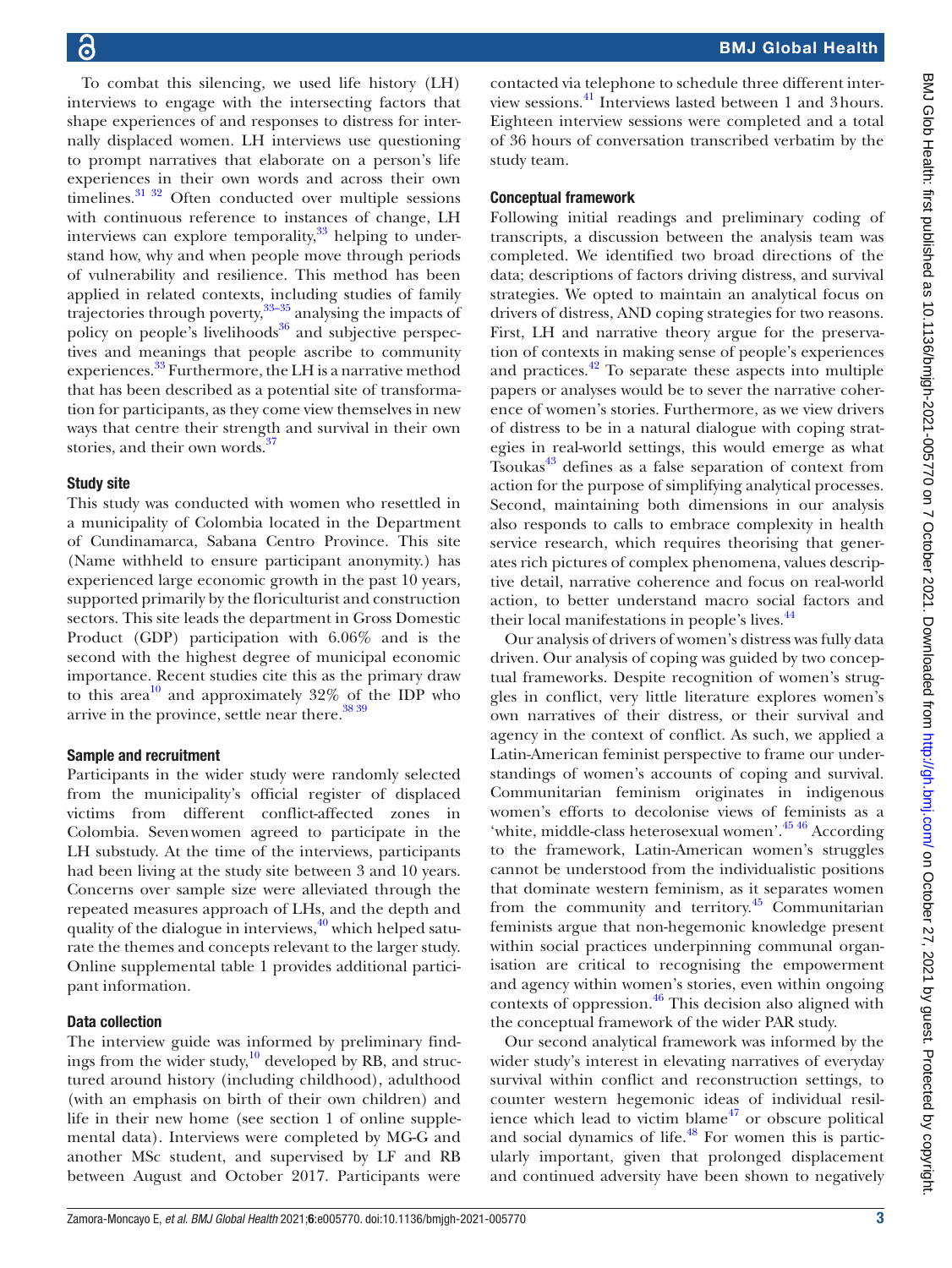impact on survival. $49$  Other critical scholars argue that the dominance of resilience research in populations from the Global North do not appropriately account for cultural specificities of the Global South that frame capacities for resilience.[50–52](#page-11-35) As such, we applied Skovdal and Daniel's $50$  resilience framework that views capacities for resilience as embedded to political economy, community-based networks and the households where everyday coping strategies create pathways to resilience. $50$ Analysing women's stories through these lenses allowed us to disrupt the dominant paradigm of mental health sciences that has been charged with erasure and simplification of women's lived experiences.[29](#page-11-36)

#### Data analysis

Interviews were analysed in their original language. Extracts for team analysis and content selected for inclusion in the report was translated to English. In addition, specific quotes were discussed with three independent native Spanishspeaking researchers to verify the accuracy of the interpretation.<sup>53</sup> Analysis applied thematic network analysis, involving an iterative process with multiple readings of the data and refining of themes and networks. $54$  NVivo V.12 software was used to help organise data. After the first reading of half the transcripts, an initial coding framework parsed the data into two broad categories: experiences of distress and survival strategies. The initial framework that included broad thematic categories linked to drivers and coping (ie, violence, pregnancy, survival) was devised by EZ-M and discussed with RB and RK.

The full sample was then revisited using the coding framework to develop more detailed basic and organising themes in line with Attride-Stirling's process. [54](#page-11-38) Saturation was determined when identification of new themes ended. Basic

themes were then grouped into seven organising themes. Organising themes were reviewed, paying close attention to context, and structured into two global themes. Global themes are depicted as web-like nets to remove any notion of hierarchy and emphasising the interconnectivity of themes.<sup>54</sup> See figures [1 and 2,](#page-3-0) along with a full coding framework (see [online supplemental data\)](https://dx.doi.org/10.1136/bmjgh-2021-005770) for full details of the analysis.

#### FINDINGS

Our global themes describe women's realities, the conflict's relationship to mental health and well-being and survival. Pseudonyms are used throughout and some details have been changed in quotes where required to ensure anonymity.

#### Global theme 1: armed conflict and its gendered consequences on women's emotional well-being

This thematic network explores how women's life stories were shaped by the gendered nature of armed conflict. Four organising themes illuminate experiences which were identified as leading to the deterioration of women's mental health and emotional well-being: (1) adverse childhood experiences shaped by conflict and gender; (2) multicausal and continuous pathways of displacement and (3) challenging experiences during motherhood created by the conflict.

#### Adverse childhood experiences shaped by armed conflict and gender

Women's childhood stories reflected adverse experiences driven by the armed conflict, socioeconomic status and gender starting early in life. For instance, a father's absence or abandonment due to conflict-related violence was common in nearly every woman's life story. This was



<span id="page-3-0"></span>Figure 1 Global theme 1: armed conflict and its gendered consequences on women's emotional Well-being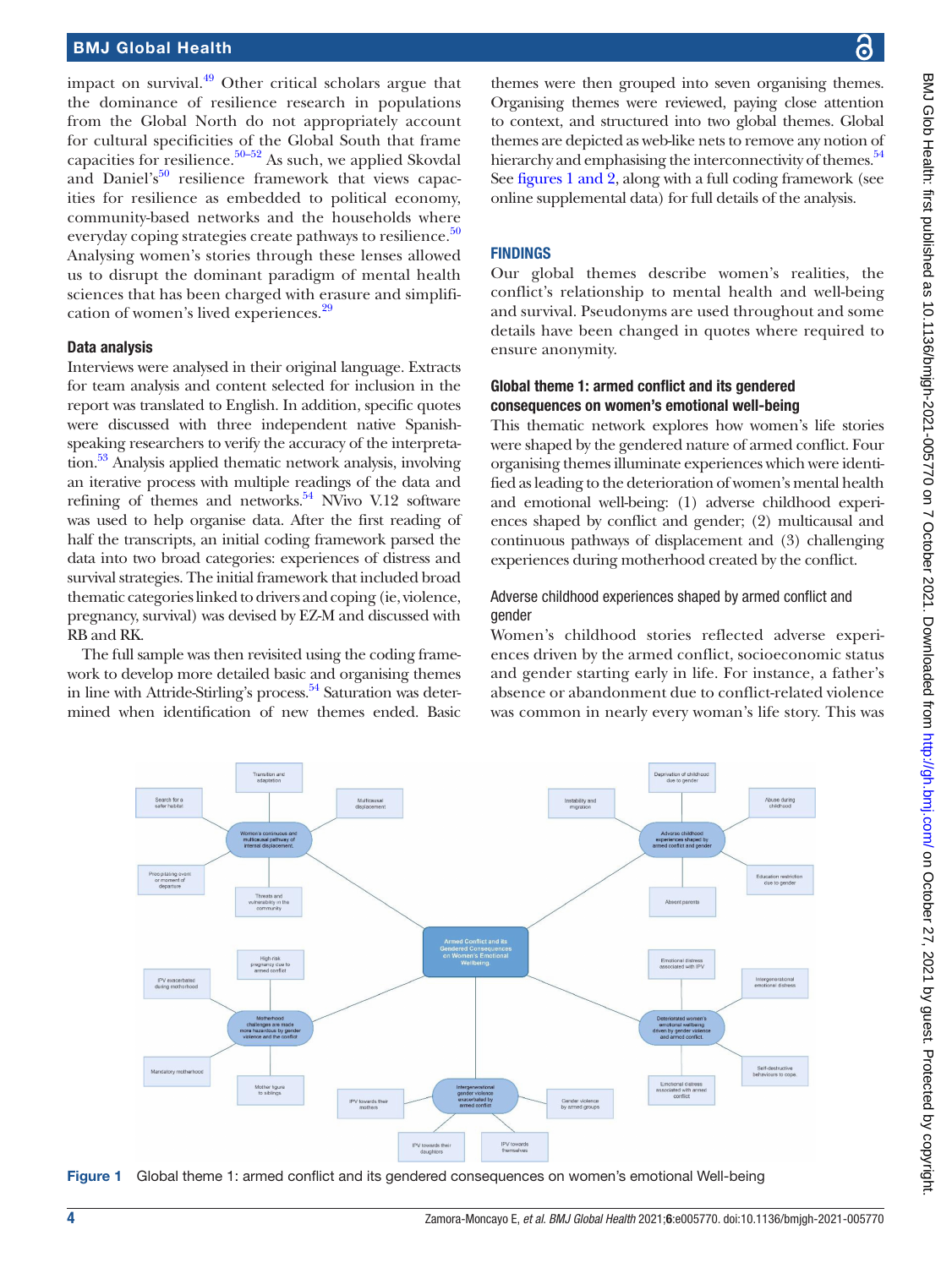

Figure 2 Coping strategies co-occur with female empowerment.

directly linked to experiences of distress by their mothers, who had assumed sole responsibility of raising the children and financially supporting the household:

Well, my mom had eight children and sadly I was the 5th, and I didn't have my father's support. [….] My mother practically raised us all by herself. She suffered a lot, poor her. (María)

My mom had it really hard. Imagine, with the minimum wage having to pay rent, do grocery shopping, school, uniforms, school supplies, everything. […] I don't know how my mom managed to make ends meet. (Dora)

Other adverse experiences such as physical and psychological abuse perpetrated by their mothers as forms of discipline were described as a common practice. When asked about the disciplinary practices used by their mothers, Maria suggested a relationship between the mother–daughter bond and the severity of the physical abuse:

Sometimes she was very rough, sometimes we would cross the line […] and she hit us [hard], she was very rough, mostly with me and the third [referring to the third sibling]. […] She would hit harder the ones who had more of a bond with her. (María)

Adverse experiences during childhood and adolescence were also shaped by an oppressive and exploitative patriarchy. The conflict necessitated that as older women took over men's roles in managing the house, younger women stepped in to fill in their mothers absence. A recurring theme throughout the interviews was the interruption of studies to do housework and care for siblings. This emerged at very early ages and it was recognised by some women as a distressing experience that deprived them of their childhood:

Many times, I couldn't go school because there was no one to look after my siblings […] it was hard […] I had to take the responsibility of taking care of my brother, and that made me a bit angry, because a [12-year old] child doesn't understand […] She [her mother] says that she is sorry because I had to lose my childhood to commit to my siblings, to take care of them, to do things that she would do. (Dora)

Many participantslived through displacement by the conflict since early on in their lives. For these participants, it was clear how conflict disrupted typical developmental milestones and experiences. *Rigoberta* was 7years old when her family was forcibly displaced, and the resulting interruption to education was a difficult experience shaping her childhood:

I was very young, I barely understood things […] I saw they would run from one place to another[…], yes, it was hard [...] I had to switch schools and I was very behind [...]. There were many times where they took me out of school because of that [the armed conflict] so I had to retake the same school year again and again. (Rigoberta)

Participants also reported experiencing abuse from members of armed groups including objectification and sexualisation of women's bodies, even during childhood. Their sharing of these experiences revealed long histories of emotional distress:

One time a group of men came at like 9.30pm […] they told my aunt: 'could we borrow the girls, we are having a party', and we were already sleeping but my aunt said: 'go, go, what if they shoot the house down'. At that time everyone had one or two guns. […] When we arrived, we were seven women dancing with so many men. […] I was getting increasingly nervous […] I looked at one of the corners of the place and there was an [big] armament. I started to cry, asking if we could leave […] we left, but that was so scary, what fear, what a terror I felt. (María)

#### Women's internal displacement pathway is continuous and multicausal

Women's narratives of internal displacement revealed multicausal and continuous pathways without a culmination point. Participants described multiple causes for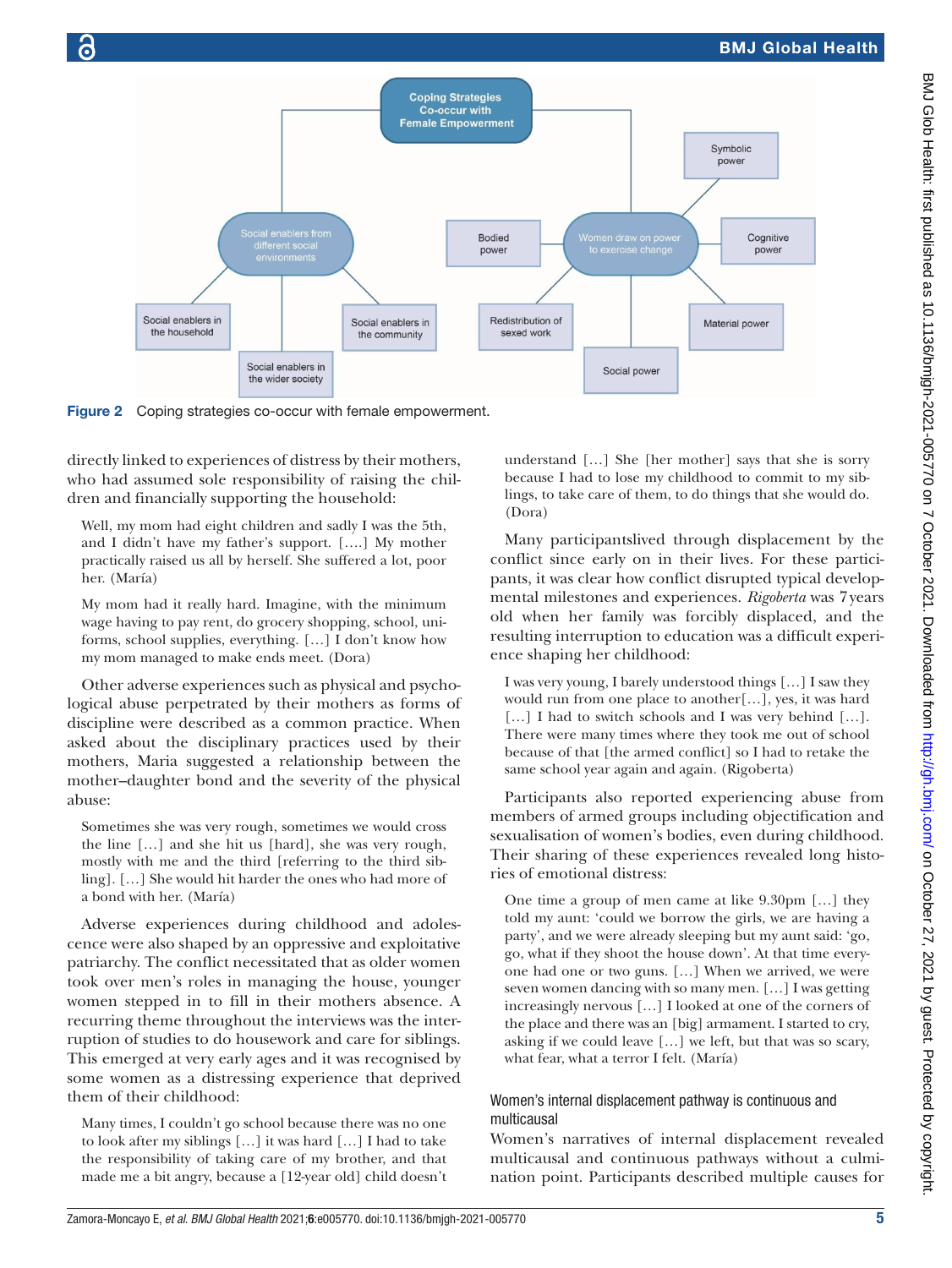displacement associated to conflict, at different times in their lives:

Because of the conflict we had to flee Valledupar, then we left Barranquilla, then la Guajira, later Zipaquirá, and now I came by myself here [site's name]. (Sara)

We grew up in San Jacinto, we were displaced by the armed conflict, my childhood has hard, my mom felt obligated to sell the house for very little, we went to my grandparents' house. (Lucía)

To fully appreciate the complexity of displacement, we explore Maria's narrative in detail, who serves as an emblematic case that illuminates threads shared by all the women in our sample.

Maria's first displacement revolved involved fleeing her home in fear of being pulled into sex trafficking. Her experience highlights the shared theme of women's bodies as spaces where power relations characterised by objectification and repression were interwoven throughout the conflict experience.

… At that time there were these trucks that would pick up 5 or 10 men, and there they would make misdeeds [sexual activity], so they were looking for my sister and I […] We had to leave to another town. (María)

María's second forced displacement was also common within our sample, and one of the most reported causes of women's displacement in the country,  $55\frac{56}{10}$  namely her partner being threatened by the guerrillas. This narrative of displacement reflects the intersectional violences linked to the conflict, where social, financial and human capital losses compound and intersect.

They told him to leave because they [the guerrillas] were looking for all the workers […] to kill them, so he was practically threatened. It was horrible, you were walking, and you would have the feeling that someone was going to shoot you from behind […] We lost so much. (María)

Stories of displacement also intersected with familial issues that reflect other complex social problems. For instance, María described that her third displacement was to avoid family conflict related to drug selling. Drug cartels boomed during the most difficult years of the conflict, leading to many vulnerable groups becoming wrapped up in the production, sale and trafficking of drugs:

We left [town's name] again because [her husband's] older daughter married a shit man, and we had to leave, so technically we were displaced twice but not for the same reason, this time it was to avoid problems with my son in law[…] he was a drug dealer. (Maria)

#### Challenges with motherhood are made more hazardous by intersecting violence(s)

As noted by Dora earlier, most of the women in our sample linked their first motherhood experiences to taking on the caregiver role for siblings in the absence of parents during childhood. This requirement was part of a wider acknowledgement motherhood as an inescapable obligation, as further supported below:

If one is getting married at 30 years old, one has to have a child immediately. (María)

Well yes, it is a blessing [having children], because some of them would come to cheer up the home. It was hard for me [motherhood], *but I had to*. (Sara, emphasis added)

This 'mandatory motherhood' (maternidad obligatoria) is described by communitarian feminists, as the recognition that motherhood is inherent to women's nature, restricting their agency on their bodies. Women also described experiences of unwanted pregnancies as unpleasant, and consistently associated with the exacerbation of gender violence. Some women reported being abandoned by their partners, having to take all the responsibility of the childcare and the household:

I became pregnant, we took the decision of having the child, but let's say that he didn't care about that period (cries), […] he decided to do what many men do, don't care about anything. (Rigoberta)

The armed conflict had direct consequences on their experience of motherhood. In addition to the distress linked to forced migration with their children after the loss of their partners, women identified emotional distress linked to conflict and displacement affecting their pregnancies. Dora, who experienced five displacements notes:

[...] the stress and everything I lived [...] affects one's pregnancy a lot. I had contractions and I was all the time at the E.R. They put me on medication to keep [the baby] because I wanted him to be born. (Dora)

Or, María, who shared a story of a family member who lost a pregnancy because of exposure to violence:

Horrible! [referring to the pregnancy] I almost lost the pregnancy when I was threemonths pregnant. […] My sister did lose her child […] she saw that they killed a man in front of her house, and she filled with nerves.

Armed conflict was only one form of violence linked to deterioration of emotional well-being. Structural violence (economic insecurity), IPV and family drug abuse were identified as causes of their distress. For example, participants highlighted that emotional distress experienced by women in their families impacted on their well-being, as noted by Josefina, who experienced IPV linked to the conflict, and drug use, during different stages of her life:

The father of my child called me, he told me that he accepted me with the child, and that he was going to change, and I, as a fool, went back to him […] he almost killed me from a beating. I didn't report him because I was so afraid of him, I spent 3 days hospitalized […] I remember telling him that I had my parent's support and that I could leave anytime and that's when the problems started.

With all the problems that I had, I distract[ed] myself. [...] Sometimes I solved the problems by drinking. I didn't like arriving home, One time because I was so tired, I took like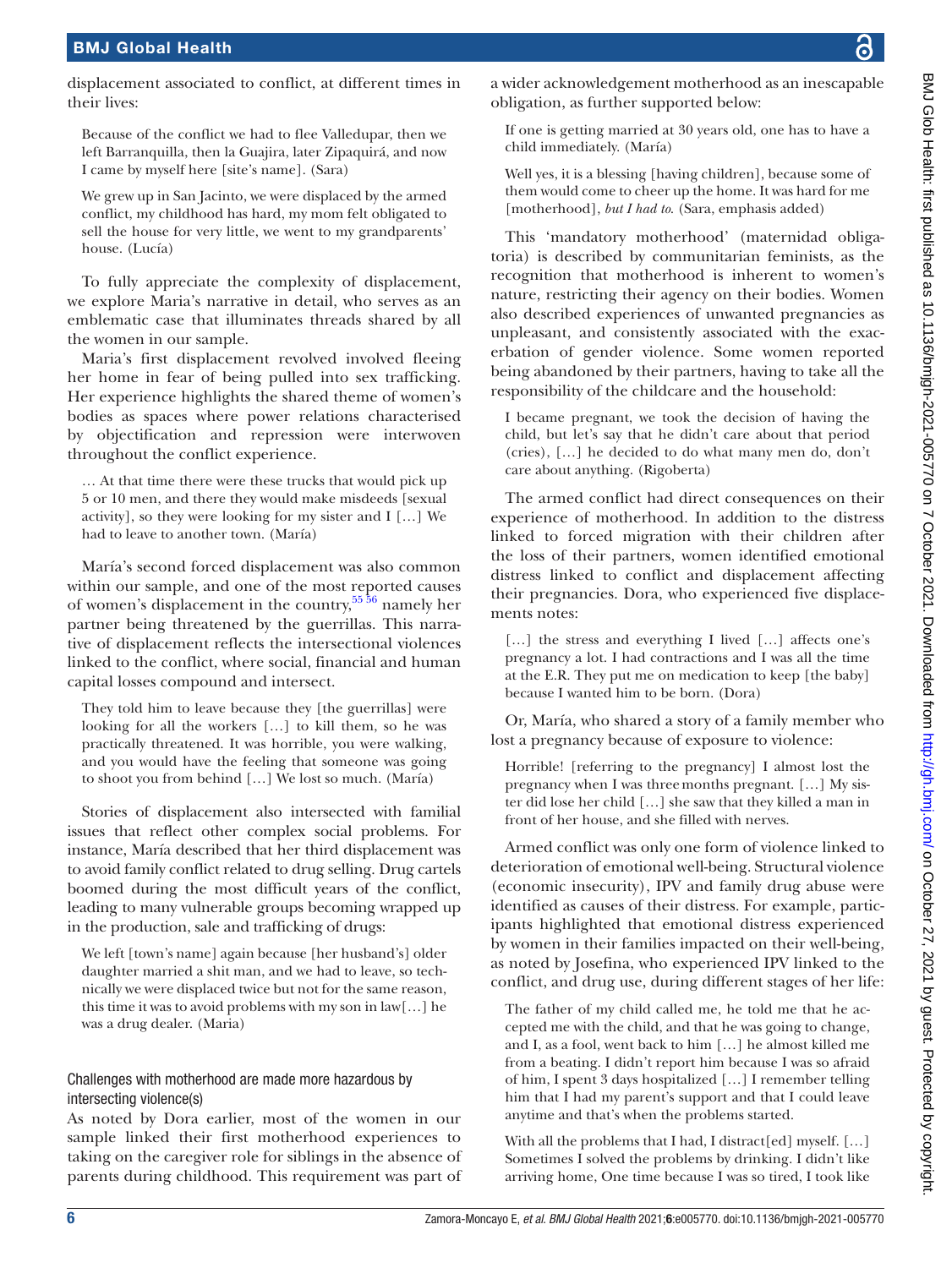30 pills. It was hard, and the worst part was that my two brothers [consumed drugs] too, because my mom was never able to stop doing drugs, for her it was very hard to quit. That is why she took her life away. (Josefina)

#### Global theme 2: responding to the emotional consequences of violence—coping strategies and female empowerment

Our second network explores women's coping strategies that respond to the challenges described in the previous section. Two broad survival processes were drawn out from women's stories (1) efforts to draw on social enablers in wider environments and (2) drawing on forms of power to mobilise for change.

### Social enablers from different social environments

Our analysis suggests that women's social enablement drew on social and emotional resources provided at one of the following levels: (1) the household, which involved drawing on family members emotional support and physical assets and resources; (2) the community, which refers to transformative social spaces and relationships outside the family and (3) 'wider society', which refers to the opportunities that government provision of health and welfare services offer people to cope with hardship, or political economy.<sup>[50](#page-11-35)</sup>

For example, women described the importance of accessing material and relational resources within their household. Family support, especially from female members, during pregnancies, early motherhood and when experiencing IPV was considered a key resource to enable survival:

He told me to get an abortion, I had already 2 months of pregnancy, and he told me to get an abortion……I was so afraid of him so I told him that I was going to do it […] but my parents told me that I was not the first woman to be by herself with her child, and they told me they were going to support me…. So, I felt a support, I didn't feel alone (Josefina)

Participants explicitly described the importance of these material resources as part of the settlement process following displacement. This included housing, or income:

[...] I first arrived to my sister's house, to lean on her [...] We [her daughter and herself] lived there for about 6 months. (Rigoberta)

Women referred to the fracturing of families due to displacement as a difficult experience, noting the value that family connection and support has in their lives and the role this played in resilience.

[…]It could have been different, one living there, we would be close to our family, they would be so helpful, his family and mine, like everything would be different, it's hard, this is also hard, very hard. (Miriam)

Relationships with neighbours or other members in their communities of place were identified as important sources of social support and solidarity, providing

specific forms of social enablement. For example, women described how access to relational and material resources helped them to cope with adversity by providing connections to basic amenities such as electricity, or employment opportunities. The below quotes exemplify the positive potential of these community relationships:

The house didn't have electricity anymore, so the mam [neighbour] gave us electricity through a cable, and [we] put the light bulb inside the little room where we used to sleep […] They are good neighbours […] they are there for anything […] I would run into them at the park or anywhere, […] and when I saw them […] my heart would fill with joy. (Sara)

She [her neighbour and friend] told me: 'Let's go to [site's name], my brother needs someone to work at the farm', I told her I didn't have the money, she told me 'don't be silly, I'll lend you the money, but let's go'. (Rigoberta)

Women also highlighted several forms of government aid that enabled their management of hardship. The IDP status was identified as an enabler, allowing them to access resources. This governmental recognition is part of measures taken by the Colombian state to compensate the victims for the losses and consequences of the armed conflict[.55](#page-11-39) Women also identified economic aid, maternity programmes, housing restitution, and preferential access to training and technical education as some of the opportunities that enabled coping:

Well my mom received the 'family-nation' subsidy, and with that she provided for my brothers […] The family-nation is a help that one receives every twomonths, for studies, growth and development […] I've been receiving it for twoyears. (Josefina)

So, after I finished [to validate] my high school diploma, I started to study the technical training on children's education and psychology, that is why I work now. (Rigoberta)

We go a lot to the park or to the library […] she [her daughter] loves to read, and they have a lot of didactic games. […] we didn't have parks for children and all those things […] That joy, for example, of taking the children to the library, or that she can go to school in peace, they don't have to live all those things that we had to. (Lucía)

However, implementation of these polices was labelled as slow and incomplete. As Sara notes

We receive very little help, the economic reparation hasn't arrived […] it has been 17 years, we'll have to wait and see.

### Drawing on power to exercise change

Our positionalities as feminist and critical scholars, with an interest in illuminating the agency of oppressed persons, drove a desire to explicitly explore how power was at work within women's coping strategies. Some women spoke of doing things independently or 'solita', however, they did not explicitly identify or label themselves, or their individual and collective acts of perseverance as a form of power. Critical scholars such as Paulo Freire<sup>55</sup> and Frantz Fanon<sup>57</sup> have noted this as reflecting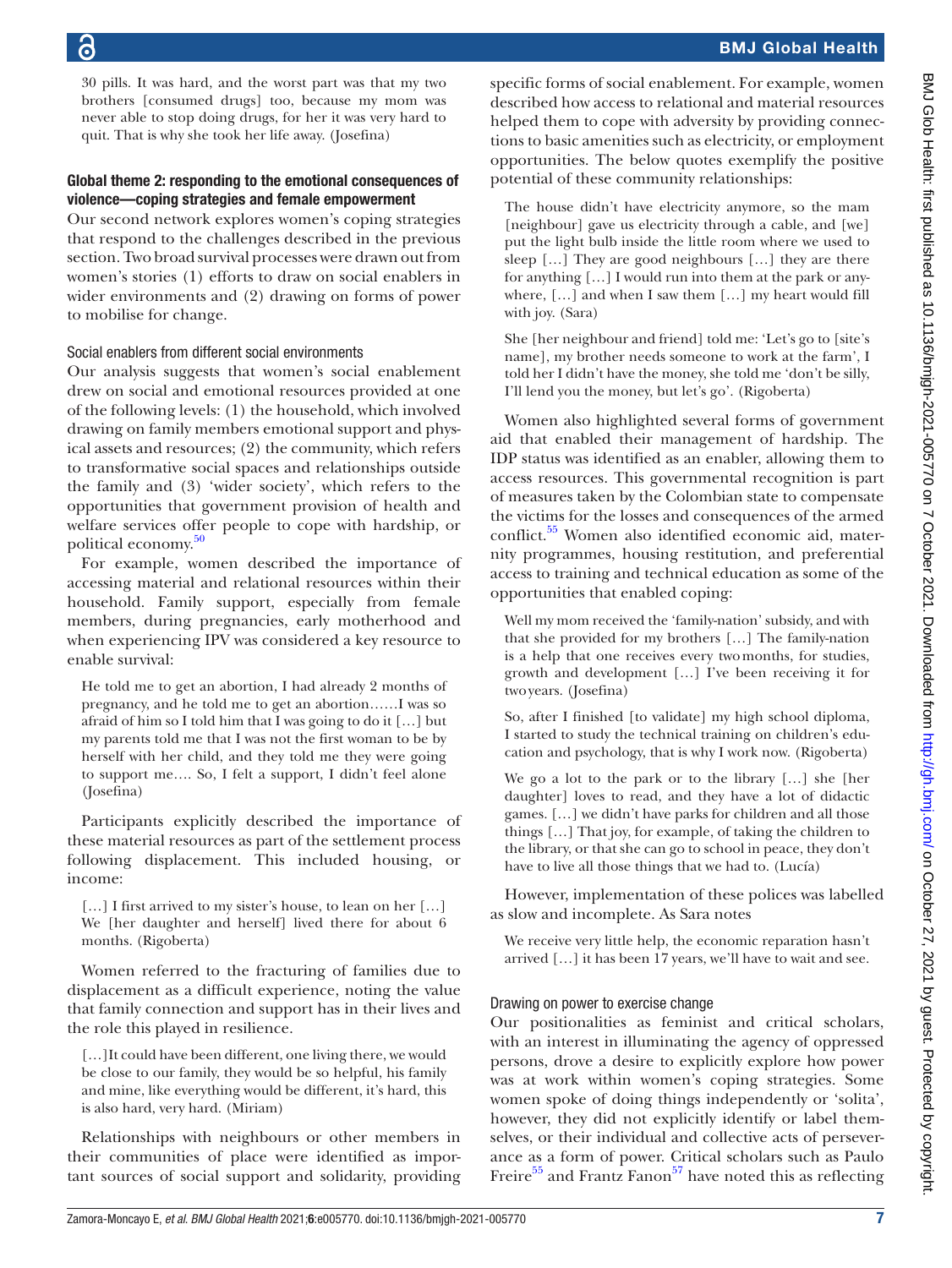processes of internalised oppression, where marginalised actors internalise negative self-scripts, or overlook the strengths embodied in their everyday acts of survival. The Latin-American feminist framework described previously enabled a reflection on collective modalities of power, which further embeds our discussions of coping within a more indigenous system of knowledge and praxis. Coping strategies reflected five forms of power discussed in the work of Latin-American feminists<sup>58–60</sup>: *cognitive power*, *bodied power*, *social power*, *material power and symbolic power*. We also noted a redistribution of gendered work, linked to Rubio's analysis of female empowerment in Latin America.<sup>[46](#page-11-31)</sup>

Cognitive power consists of the acquisition of knowledge and wisdom that contributes to a process of liberation from structures that limit women's social, intellectual and political participation.<sup>46</sup> Women in our study specifically referred to education as an opportunity to improve their sense of self-worth and participate in the economic market. Training courses were also described as enjoyable experiences.

I would like to do something productive, that makes me feel like I am doing something with my life [….] I would like [to study] teaching or children education, and recently I've been wanting to start to study English, I am now looking to get a scholarship to go to study far abroad. (Lucía)

We are currently taking two courses, gastronomy and entrepreneurship. It is very cool. (María)

Bodied power includes decisions taken by women to boost their bodies' joy, pleasure and vitality,  $46$  and also involves rejection of oppression and violence towards females' bodies by others.<sup>46</sup> Women mentioned many circumstances in which they exercised bodied power to face the violence perpetrated by their intimate partners.

I arrived that evening and started packing. He asked me what has happened. I answered fiercely: 'Well I'm leaving, I'm leaving you here. I can leave whenever I want. Don't you see I already have my things packed'. I told him that. I bought the ticket at 8pm and left. (Rigoberta)

Social power is defined as the development and strengthening of friendships and social networks that bridge individual and community forms of empowerment, with the potential to achieve wider social change. $46$ In our sample, the exertion of bodied power by women often overlapped with social power, as the family and the community held wider roles in supporting women's decisions to breaking cycles of IPV.

And my mother always supported me, she always loved my child. When I told her, I was going to split up [with my husband], she told me that it was fine, that I should do it, so I took the decision, and If I had to be alone, well I'd stay with my child, but living a life like that [suffering physical IPV] No! So, I split up. (Josefina)

Women in our sample also supported other women facing abandonment or gender violence, highlighting the bidirectional and gendered nature of social power:

She is very nice [a friend], she watched over me when I was pregnant […] she was like: 'what are you doing there all alone and bored, come here so that we can chat' […] We would cook together, I taught her what I know […] and yes, she also teaches me to do things. (Dora)

That man [her brother in law] left to work in [site's name] and my sister was suffering a lot. He would come back and beat her up, and so I told her to come live with me […] She came, brought her children and she put them at school. (Sofia)

Access to and control of natural and economic resources reflects material power.<sup>[46](#page-11-31)</sup> Women's experiences of earning money varied. Some spoke about leaving formal work when they became pregnant, and some never returned after giving birth to their first child.

What I liked was to work and live well. But not in the kitchen. (Sara)

I stopped working when I became pregnant […] I couldn't do it with my belly, so I didn't work again. (Josefina)

Five of the seven women reported engaging in informal commercial activities throughout their lives, typically selling food or cosmetic products. This was particularly the case for women without partners:

My brother-in-law started to bring avocados […] so, I would take a little basket and sell the avocados. (Rigoberta)

However, women including Miriam, spoke about having to accept poor working conditions linked to precarious employment due to the lack of other opportunities and necessity for economic means:

Sometimes one gets sick. At least me, I got all these spots from working there, too many chemicals, sometimes I'm cutting and fumigating, and I can't even leave the block, I get allergies, but I have to do it, [….] there's nothing else to do. (Miriam)

Women disliked being economically dependent on their partners, and so a recurrent theme in the interviews was that work was a source of self-realisation—connecting cognitive power to the decision to seek economic independence.

I don't like doing nothing, I don't like him to support me financially. So, [when I was working] I felt like I was finally helping. (Dora)

Women referred to religion as a source of spirituality and support during the displacement process, as well as during motherhood, which has been argued as a source of cognitive and social power:

My beautiful God is the one who has helped my children, my family and me to move forward. (Sara)

However, complexity of drawing on this power source was identified, given that religion was referred to as also reinforcing women's oppression by promoting more traditional gender roles. As noted by Maria: '*The Bible gives way more emphasis and importance to the father…the*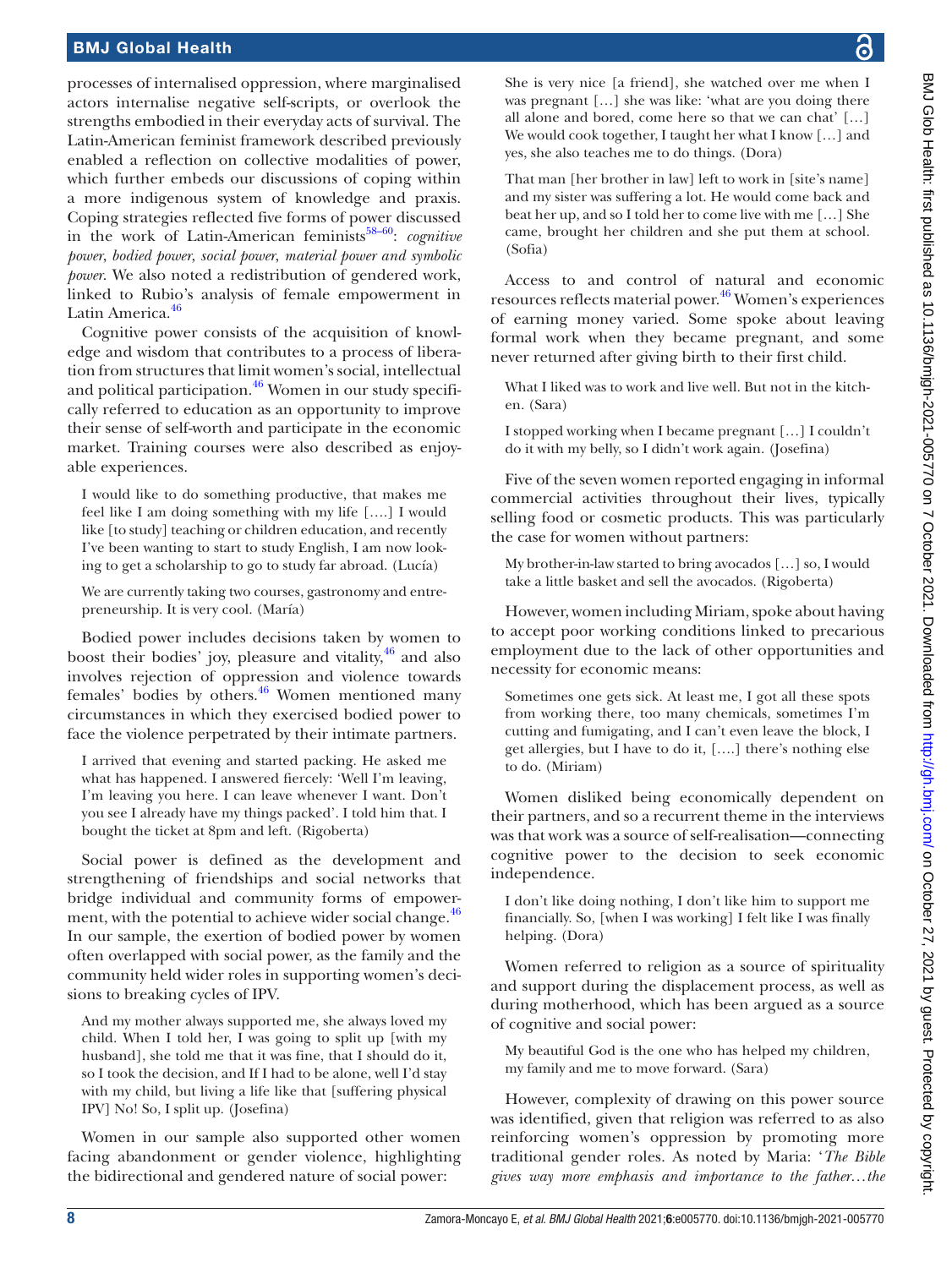*father is the one that is supposed to guarantee and sustain the home*'*.*

#### Redistribution of gendered work

Redistribution of gendered work, or 'the care of life' (el cuidado de la vida) has been described as critical to female empowerment. $46$  We identified several instances in all women's stories where they challenged gender in order to overcome limiting social, economic contexts they faced.

I do nothing on Sundays, I don't cook, don't shower the kids, he has to do everything. (Lucía)

One has to teach them [men] [to do the house chores] since they are little kids […] Men have to help! But if one doesn't teach them, they get used to being macho, to not help. (Dora)

When asked about how their lives would have been without the conflict, one participant suggested a positive outcome of migration—it released them from their housework and childcare responsibilities, and gave them the chance o become the household providers, for emancipation in some regards:

Maybe if I stayed there, I would have been the typical 'I'm the one that does everything' wife, I'm the one that does the ironing, the washing. [instead] I go here and there. Yes, maybe it would have been a sedentary life. (Rigoberta)

#### **DISCUSSION**

Through an analysis of detailed LHs, this study highlighted the gendered and temporal dynamics of drivers of emotional distress faced by a group of women internally displaced by the armed conflict. However, in exploring women's non-hegemonic and embodied knowledge through regional feminist and critical resilience frameworks, the power mobilised within women's everyday strategies for survival were centred. In the face of complex forms of social oppression deepened by conflict-related factors, women offered clear resistance to their victimisation, which has meaningful lessons for how we work to promote their mental health and well-being.

Our findings align with others in the country which suggest the permanence of displacement.<sup>[1](#page-10-0)</sup> However, we also note that displacement is multicausal and continuous; women noted multiple migrations across their lifetimes. This often linked to specific gendered vulnerabilities; threats of violence to them, or male heads of households. This continual instability had impacts on their emotional well-being, deepening distress established by other structural contexts and challenges. To our knowledge, our study is the first to identify this take and suggests the need for further work in this area.

Themes identified as drivers of distress by women are also shared with other patriarchal societies that do not experience active conflict. $61$  However, the gendered physical, structural and intergenerational dynamics of their lives were exacerbated by the dynamics of conflict.

Women's accounts of sexual harassment and abuse perpetrated by armed combatants resonate with literature documenting high rates of sexual violence in conflict-affected zones. $62\,63}$  Many traditional responsibilities forced on women are compounded during conflict—an outcome reported by all our participants. For communitarian feminists, this implies exploitation of women's unpaid labour, that privileges men with more free time, greater income and opportunities for sociopolitical representation and power.<sup>[58](#page-11-41)</sup> In the Colombian context, it could be argued that enduring conflict is partially enabled by a culturally embedded knowledge and awareness that women will step in and fulfil the absence of men in the household.

The burdens of motherhood on mental health are well known. However, we highlighted the emotional distress connected to the burden of *mandatory motherhood*, that continues under the strain of conflict and displacement. Latin-American feminists argue that motherhood is not a choice for several reasons: (1)abortion in most Latin-American countries is penalised; (2) sex education programmes lack a comprehensive approach, contributing to unwanted and teenage pregnancies and (3) women's lives are validated only through motherhood roles, $60\,64-66$  the latter particularly resonated with women in our sample.

Beyond the distress caused by conflict and structural violence, women also noted the impact that familial mental health challenges had on their own mental wellbeing. This suggests the importance of intergenerational dynamics to mental health in this context. This could be shaped by interlinking phenomena. First, that the entrenched conflict across generations, means that generations of families would experience similar challenges, with similar emotional consequences. The second, points to the intergenerational nature of trauma itself, which has been associated to mental health in families, particularly around how traumatic experiences of the mother influence the mental health of children later in life. $67-69$  For example Giladi and  $\text{Bell}^{67}$  $\text{Bell}^{67}$  $\text{Bell}^{67}$  argue that families affected by historical traumas can display residual effects of distress and emotional and psychosocial disorders even three generations after the traumatic events. The majority of literature in this area explores cultural and historical traumas in populations of holocaust survivors and indigenous peoples.<sup>68</sup> Evidence suggests that traumatic effects can become embedded in collective, cultural memory and passed on by the same mechanisms through which culture itself is transmitted.<sup>70</sup> Given the importance of family to women in this study and to processes of mental health recovery more widely<sup>10</sup> it is worth exploring these dynamics in future studies.

Women's accounts highlighted their ability to leverage various forms of power in overcoming adversity. Critically, women did not identify or describe themselves as 'powerful'. Our analysis sought to counter this epistemic self-silencing, through explicitly mapping their actions onto a framework and paradigm sensitive to women's power at work. In doing so, we illuminated the complexity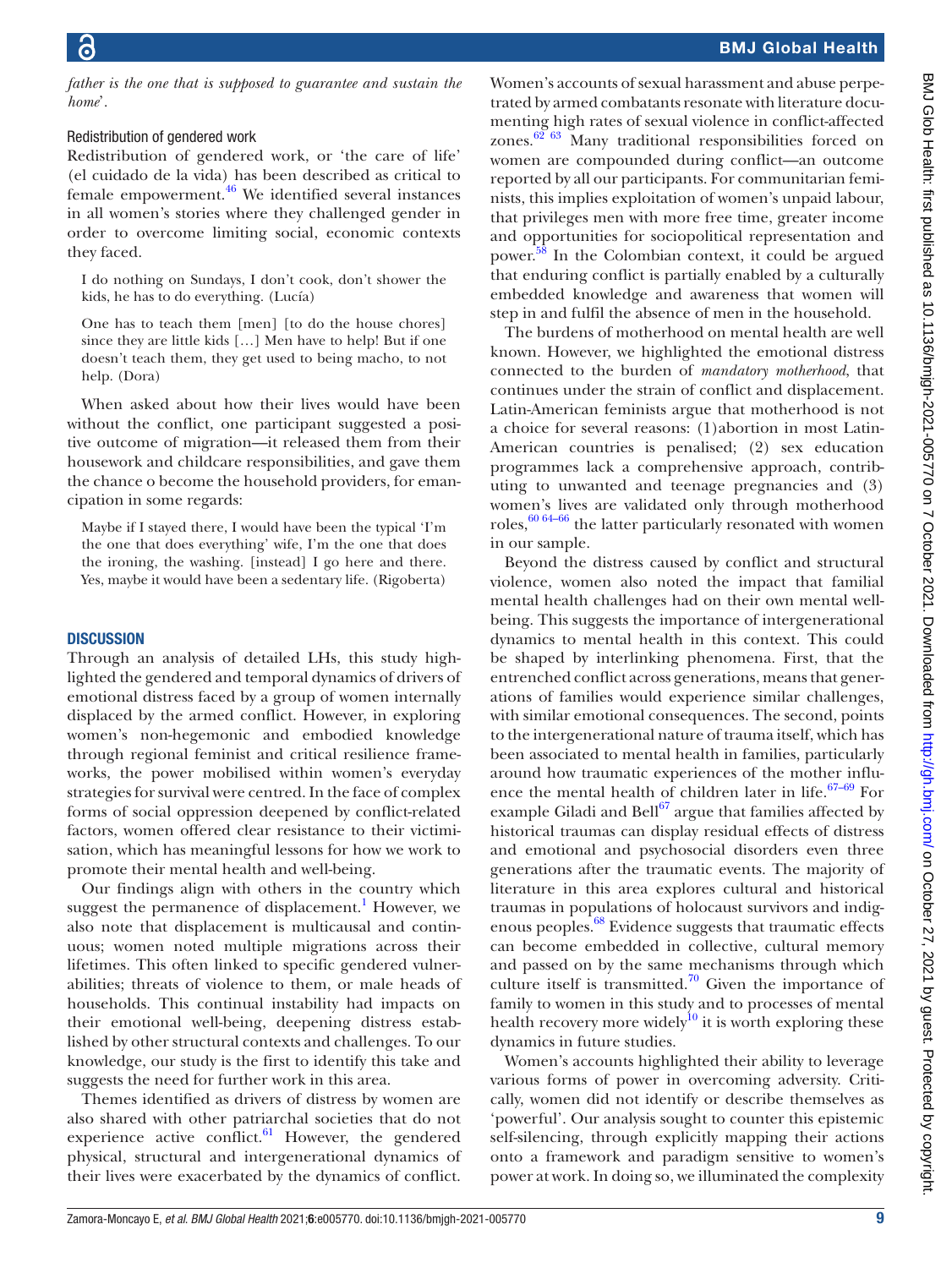of power and oppression in their lives and disrupt the dominant narrative that focuses on deficits and victimhood of women in conflict. For example, while armed conflict reinforced an oppressive patriarchy, it simultaneously created opportunities for women to progress in some areas of their economic and social lives. Examples included opportunities for participation in the market economy and strengthening informal networks which resulted from the exercise of their material and social power. This aligns with researchers in the wider field of conflict studies, who note that these gains are only possible given the fluctuation of gender roles that occur in the time of conflict. $^{71}$ 

Furthermore, while all women noted the importance of formal education in their lives as key to their change, they did not identify their own cultural or embodied knowledges as meaningful to, or contributing to their processes of change and action. This form of critical consciousness about one's capacity to wield individual power is crucial to change, but its importance is often under acknowledged. Black feminist and other subaltern scholarship, such as Audre Lorde, note that women's selves are often hidden from them through a lack of opportunity to encounter indigenous knowledges.[72](#page-12-7) For example, recent work with marginalised women exposed to everyday violence(s) in South Africa highlighted the ability of narrative interventions which re-story women's lives through reflecting on their strengths, within cultural framings of wellness

BMJ Glob Health: first published as 10.1136/bmjgh-2021-005770 on 7 October 2021. Downloaded from http://gh.bmj.com/ on October 27, 2021 by guest. Protected by copyright BMJ Glob Health: first published as 10.1136/bmlgh-2021-005770 on 7 October 2021. Downloaded from <http://gh.bmj.com/> on October 27, 2021 by guest. Protected by copyright.

(Ubuntu principles) significantly reduced symptoms of depression.<sup>[73](#page-12-8)</sup> Pathways to developing a more critical awareness of women's bodied and cultural power within the spaces of interventions are worth exploring within future studies.

There are natural limits to resilience in the face of the entrenched systemic social challenges women face. This has important implications for the nature of women's mental health interventions, as traditional approaches tend to overlook the relationship between personal distress and social oppression. In our previous work with IDP communities, we proposed specific pathways to enable mental health promotion and recovery in Colombia (see Burgess and Fonseca<sup>10</sup>). In [Table](#page-9-0) 1, we revisit these recommendations with specific suggestions for women affected by conflict, anchored to a competency approach that builds on women's existing strengths and efforts to tackle problematic social contexts in their lives, as the thrust of treatment and support aims.

Our work highlights the interplay of two main contexts of violence within Colombia that impacts on women's well-being and resilience: cultural and political. Our recommendations work at those contextual levels, identifying methodologies—often social interventions—that would promote mental health competencies among women who work at levels of treatment and social change. For example, beyond the narrative therapy approaches suggested previously, given women's connections to

<span id="page-9-0"></span>

| Table 1 Proposed social interventions to address contexts of women's mental distress in conflict and promote mental health<br>competencies |                                                                                                                                                                                                                                                                                                  |                                                                                                                                                                                                                                                |
|--------------------------------------------------------------------------------------------------------------------------------------------|--------------------------------------------------------------------------------------------------------------------------------------------------------------------------------------------------------------------------------------------------------------------------------------------------|------------------------------------------------------------------------------------------------------------------------------------------------------------------------------------------------------------------------------------------------|
| <b>Community mental</b><br>health competencies<br>(Burgess 2012 <sup>78</sup> ;<br>Burgess et al 2017 <sup>23</sup> )                      | Local definition and contexts tackled                                                                                                                                                                                                                                                            | Sample social interventions and strategies to<br>develop competency                                                                                                                                                                            |
| <b>Knowledge</b>                                                                                                                           | Knowledge about mental health-related services,<br>when they should be accessed (including support<br>with substance use)<br>Promoting knowledge about indigenous practices<br>and systems of healing; and organisations that<br>work with survivors of IPV<br>(Cultural and Political contexts) | Group-based narrative therapy, combined with social<br>interventions/support <sup>72</sup>                                                                                                                                                     |
| Safe spaces and<br>dialogue                                                                                                                | Spaces to promote the development of critical<br>consciousness to explore how structural issues.<br>particularly the patriarchy, link to mental health<br>experiences<br>Work to challenge wider public discourses that<br>enable gender-based violence<br>(Cultural and political contexts)     | Community conversations Emphasis on<br>intergenerational approach (conversations between<br>women and their female lineage)<br>Community radio and other media projects (film,<br>storytelling, performance art, photography) <sup>79-81</sup> |
| <b>Solidarity and</b><br>identification of local<br>strengths                                                                              | Spaces to identify and build on local strengths and<br>existing capacities in order to establish long-term<br>local efforts to deal with structural violence (Cultural<br>Economic and political contexts)                                                                                       | Group-based approaches such as women's circles<br>which are augmented with microfinance or livelihood<br>projects <sup>82</sup>                                                                                                                |
| <b>Partnerships with</b><br>external agencies                                                                                              | Opportunities to establish links to public and<br>private sector agents to support efforts to ensure<br>stable economic and social development<br>(Economic, and political contexts)                                                                                                             | Training for victim support advisor to support<br>establishing networks between social and economic<br>organisations and communities<br>Appropriate funding mechanisms for women's<br>development programming                                  |

IPV, intimate partner violence.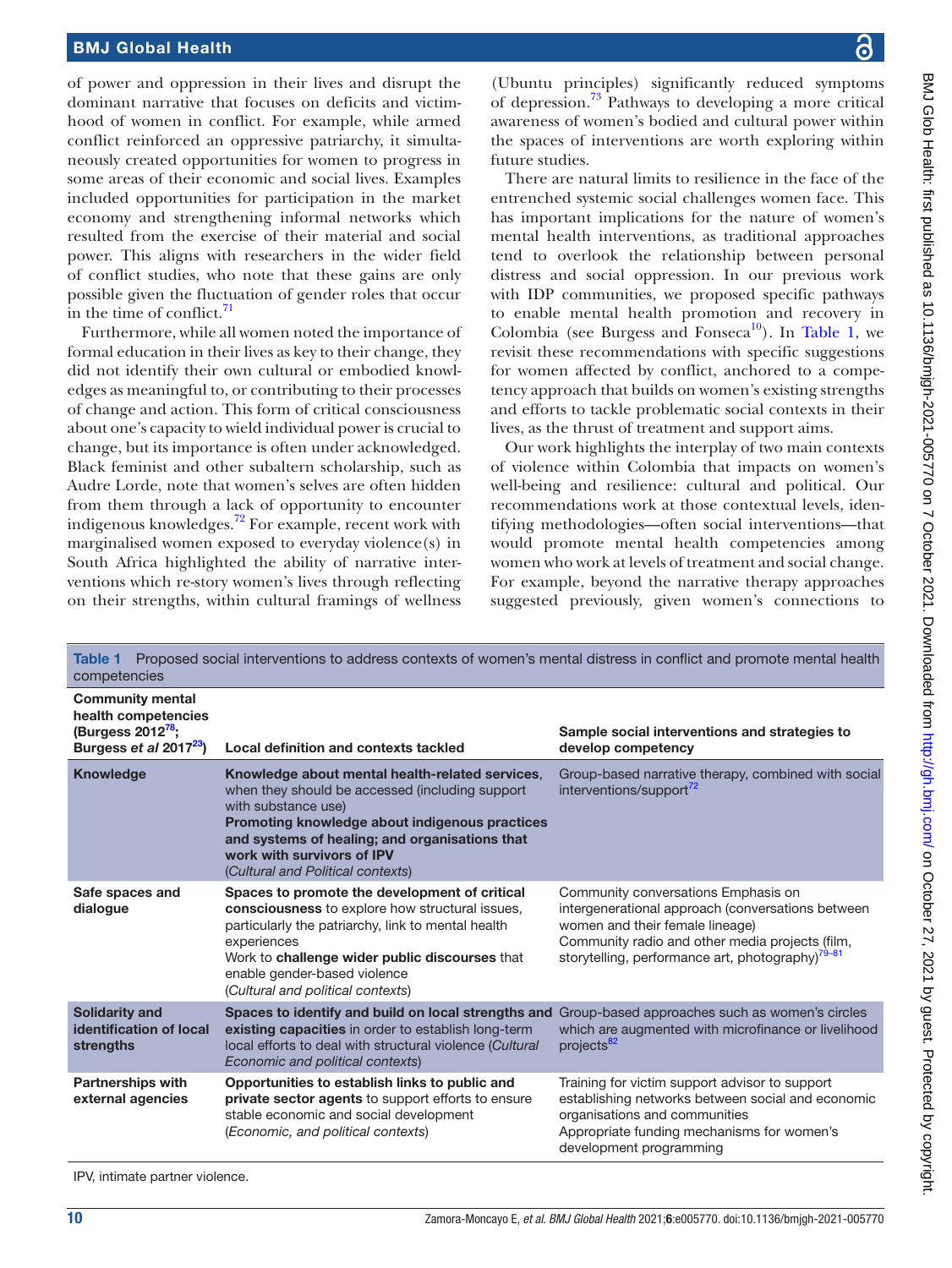other women within families and communities, we suggest a community conversations approach to deepen solidarity and strengths and lay the foundations for social action on contexts of distress. For example, when used in a study related to improving maternal and child health in Zambia, women's conversation groups developed activities linked to community sensitisation and building new infrastructure (toilets, health posts) to reduce poor health outcomes.<sup>[74](#page-12-12)</sup> The approach has also been used within mental health-related work among historically marginalised groups, such as Black African and Black Caribbean communities in the UK.[75](#page-12-13)

The primary limitation to our study is its small sample size. However, this was overcome in two ways. First, through ensuring our sample and analysis was geared towards generating sufficient informational power<sup>40</sup> to support our claims. The focused sample (all available women from our wider sample participated) and repeated interview sessions with each woman (two or more) meant that we have confidence that our themes are appropriately powered within this analysis. Second qualitative research has interests in generalisation that differ to quantitative research, namely through its ability to communicate alternative voices and truths, and overcome silencing within existing bodies of literature.<sup>76</sup> As such, our work seeks to generalise as a form of problematisation, to make visible the knowledge of women's survival through conflict, and its celebration of power and agency at work— confronting the cognitive empire of Eurocentric scholarship in this area, that often focuses on challenges people face, rather than the solutions already at work in their lives.<sup>77</sup> Future studies should continue to explore these themes.

#### **CONCLUSION**

Our work suggests that women are active leaders of their own lives, but also impacted by intersecting violence(s) and restrictive political economies that have gendered pathways to impact. Public mental health and government support programmes should be strength-based and build on women's existing coping strategies, to ensure that programmes work alongside women's own projects and hopes of survival. Interventions to improve mental health should particularly emphasise opportunities to promote redistribution of domestic work and childcare burden within families, as well promoting opportunities for the income generation alongside therapies. For women in situations of conflict mental health interventions which balance structural and relational supports should be mandatory, to overcome the false dichotomy between psychological and structural determinants of poor mental health.

#### Author affiliations

<sup>1</sup>Escuela de Psicología, Universidad de Las Americas Facultad de Ciencias de la Salud, Quito, Pichincha, Ecuador

<sup>2</sup>Institute for Global Health, UCL, London, UK

<sup>3</sup>Department of Social Work, University of Johannesburg, Auckland Park, South Africa

4 Facultad de Psicología, Universidad de La Sabana, Chia, Colombia

5 Department of Psychological and Behavioural Sciences, The London School of Economics and Political Science, London, UK

<sup>6</sup> Centre for Global Mental Health, London School of Hygiene & Tropical Medicine, London, UK

Twitter Rochelle A. Burgess [@thewrittenro](https://twitter.com/thewrittenro)

Acknowledgements We would like to acknowledge the women who shared their stories of survival during the conflict. We remain inspired by their accounts and hope this work does justice to their truths and helps to expand our understandings of what is needed to make services better in Colombia. We are also grateful to MSc students who contributed to data collection, particularly Paula Moreno and Maria Alejandra Fino.

Contributors Author contributions, reported as credit roles. EZ-M was resonsible for data curation, formal analysis, validation, visualisation, and had roles in writing original draft and review and editing. RB was responsible for conceptualisation, data curation, formal analysis, funding acquisition, methodology, project administration, supervision, validation, visualisation and writing original draft and review and editing. LF was involved in conceptualisation, data curation, formal analysis, funding acquisition, investigation, methodology, project administration, validation, visualisation, and had roles in writing review and editing. MG-G performed investigation, project administration and writing review and editing. RK was responsible for supervision, validation and writing review and editing.

Funding This work was funded by the Universidad de La Sabana under [grant number PSI-65-2017]. EZ held a Senescyt Scholarship to fund studies, as the analysis linked to this paper was carried out in partial fulfilment of her MSc degree in Global Mental Health at LSHTM and KCL. Dr. Burgess work in Colombia is supported by an UKRI/ESRC award ES/V013211/1

Competing interests None declared.

Patient consent for publication Not required.

Ethics approval Ethical approvals were obtained at three sites: local ethics approval by Universidad de La Sabana (Project PSI-65-2017 Ethics ID 102), UK institution approval by London Metropolitan University ID: 4 053 216 and specific approvals for this analysis from London School of Hygene and Tropical Medicine (reference number: 17485). Informed written and verbal consent was given by all participants and recorded at the start of the first interview session. Access to psychological support for participants through the Centre for Psychology Services at Universidad de La Sabana was available throughout the study.

Provenance and peer review Not commissioned; externally peer reviewed.

Data availability statement All data relevant to the study are included in the article or uploaded as supplementary information.

Supplemental material This content has been supplied by the author(s). It has not been vetted by BMJ Publishing Group Limited (BMJ) and may not have been peer-reviewed. Any opinions or recommendations discussed are solely those of the author(s) and are not endorsed by BMJ. BMJ disclaims all liability and responsibility arising from any reliance placed on the content. Where the content includes any translated material, BMJ does not warrant the accuracy and reliability of the translations (including but not limited to local regulations, clinical guidelines, terminology, drug names and drug dosages), and is not responsible for any error and/or omissions arising from translation and adaptation or otherwise.

Open access This is an open access article distributed in accordance with the Creative Commons Attribution 4.0 Unported (CC BY 4.0) license, which permits others to copy, redistribute, remix, transform and build upon this work for any purpose, provided the original work is properly cited, a link to the licence is given, and indication of whether changes were made. See: [https://creativecommons.org/](https://creativecommons.org/licenses/by/4.0/) [licenses/by/4.0/](https://creativecommons.org/licenses/by/4.0/).

#### ORCID iD

Rochelle A. Burgess<http://orcid.org/0000-0001-9749-7065>

#### **REFERENCES**

- <span id="page-10-0"></span>1 Shultz JM, Ceballos Ángela Milena Gómez, Espinel Z, *et al*. Internal displacement in Colombia: fifteen distinguishing features. *[Disaster](http://dx.doi.org/10.4161/dish.27885)  [Health](http://dx.doi.org/10.4161/dish.27885)* 2014;2:13–24.
- 2 Suarez A. *Colombia: guerra en El fin de siglo*. Tercer Mundo and Andes University Press, 1998.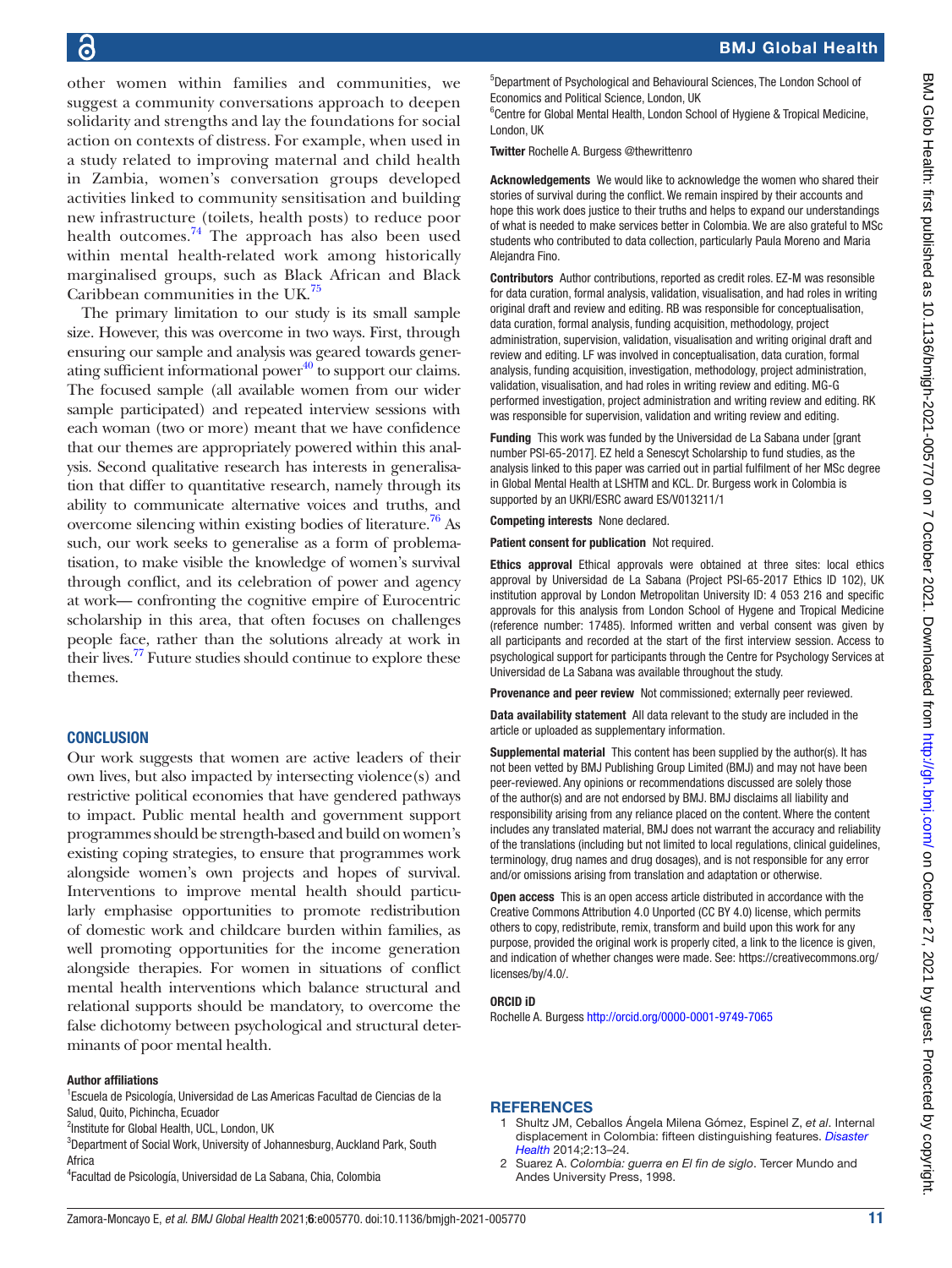- <span id="page-11-0"></span>3 Centro Nacional de Memoría Histórica. Sujetos victimizados Y daños causados. *Balance de la contrinbución del CNMH al esclarecimiento histórico. Bogotá* 2018.
- <span id="page-11-1"></span>4 Willers S. Migración Y violencia: las experiencias de mujeres migrantes centroamericanas en tránsito POR México. *Sociológica* 2016;31:163–95.
- <span id="page-11-2"></span>5 Shultz JM, Garfin DR, Espinel Z, *et al*. Internally displaced "victims of armed conflict" in colombia: the trajectory and trauma signature of forced migration. *[Curr Psychiatry Rep](http://dx.doi.org/10.1007/s11920-014-0475-7)* 2014;16.
- <span id="page-11-3"></span>6 Mogollón Pérez AS, Vázquez Navarrete ML, García Gil MdelM. [Health-related needs of the displaced population due to armed conflict in Bogotá]. *Rev Esp Salud Publica* 2003;77:253–62.
- <span id="page-11-4"></span>7 Mogollón-Pérez AS, Vázquez ML. Factores que inciden en El acceso de la población desplazada a LAS instituciones prestadoras de servicios de salud en Colombia. *[Cad Saude Publica](http://dx.doi.org/10.1590/S0102-311X2008000400004)* 2008;24:745–54.
- 8 Mogollón Pérez AS, Vázquez Navarrete ML. Opinión de las mujeres desplazadas sobre La Repercussion en SU salud del desplazamiento forzado. *[Gaceta Sanitaria](http://dx.doi.org/10.1157/13091139)* 2006;20:260–5.
- <span id="page-11-5"></span>9 Campo-Arias A, Oviedo HC, Herazo E. Prevalencia de síntomas, posibles casos Y Trastornos mentales en víctimas del conflicto armado interno en situación de desplazamiento en Colombia: Una revisión sistemática. *[Revista Colombiana de Psiquiatría](http://dx.doi.org/10.1016/j.rcp.2014.07.003)* 2014;43:177–85.
- <span id="page-11-18"></span>10 Burgess RA, Fonseca L. Re-thinking recovery in post-conflict settings: supporting the mental well-being of communities in Colombia. *[Glob Public Health](http://dx.doi.org/10.1080/17441692.2019.1663547)* 2020;15:200–19.
- <span id="page-11-6"></span>11 Goméz-Restrepo C, Escudero C, Matallana D. Encuesta Nacional de Salud mental 2015. Ministerio de Salud-Colombia, 2015. Available: [https://www.javerianacali.edu.co/sites/ujc/files/node/](https://www.javerianacali.edu.co/sites/ujc/files/node/field-documents/field_document_file/saludmental_final_tomoi_color.pdf) [field-documents/field\\_document\\_file/saludmental\\_final\\_tomoi\\_color.](https://www.javerianacali.edu.co/sites/ujc/files/node/field-documents/field_document_file/saludmental_final_tomoi_color.pdf) [pdf](https://www.javerianacali.edu.co/sites/ujc/files/node/field-documents/field_document_file/saludmental_final_tomoi_color.pdf)
- <span id="page-11-7"></span>12 Gardam JG, Jarvis MJ. Women, armed conflict and international law 2006.
- 13 Salcedo DM. Género, derechos de las víctimas y justicia transicional : Retos en Colombia Gender, rights of victims and transitional justice : Challenges in Colombia. *Paz y conflictos* 2013:124–51.
- <span id="page-11-8"></span>14 United Nations. *Declaration on the elimination of violence against women*. United Nations Department of Public Information, 1997.
- 15 WHO. *Global and regional estimates of violence against women: prevalence and health effects of intimate partner violence and nonpartner sexual violence*. Geneva, 2013.
- <span id="page-11-9"></span>16 Marsh M, Purdin S, Navani S. Addressing sexual violence in humanitarian emergencies. *[Glob Public Health](http://dx.doi.org/10.1080/17441690600652787)* 2006;1:133–46.
- 17 Usta J, Farver JAM, Zein L. Women, war, and violence: surviving the experience. *[J Womens Health](http://dx.doi.org/10.1089/jwh.2007.0602)* 2008;17:793–804.
- <span id="page-11-10"></span>18 Hewitt Ramírez N, Juárez F, Parada Baños AJ, *et al*. Afectaciones psicológicas, estrategias de afrontamiento Y niveles de resiliencia de adultos expuestos al conflicto armado en Colombia. *[Rev. colomb.](http://dx.doi.org/10.15446/rcp.v25n1.49966)  [psicol.](http://dx.doi.org/10.15446/rcp.v25n1.49966)* 2016;25:125–40.
- <span id="page-11-11"></span>19 Albarracín Cerquera Luz Ángela, Contreras Torres KA, Albarracín L, Contreras K. La fuerza de las mujeres: un estudio de las estrategias de resiliencia Y La transformación en La ocupación humana de mujeres víctimas del conflicto armado en Colombia. *[Rev. Ocup.](http://dx.doi.org/10.25214/25907816.154)  [hum.](http://dx.doi.org/10.25214/25907816.154)* 2017;17:25–38.
- 20 Moreno López NM, ÁP FC, González Robles AC. Una mirada desde La resiliencia en adolescentes en contextos de conflicto armado 2019:57–72.
- <span id="page-11-12"></span>21 Siriwardhana C, Ali SS, Roberts B. A systematic review of resilience and mental health outcomes of conflict 2014.
- <span id="page-11-13"></span>22 Fleming J, Ledogar RJ, Resilience LRJ. Resilience, an evolving concept: a review of literature relevant to Aboriginal research. *Pimatisiwin* 2008;6:7–23.
- <span id="page-11-14"></span>23 Burgess R, Mathias K. Community mental health competencies: a new vision for global mental health. In: *The Palgrave Handbook of sociocultural perspectives on global mental health*. Springer, 2017: 211–35.
- <span id="page-11-15"></span>24 Burgess RA, Jain S, Petersen I, *et al*. Social interventions: a new era for global mental health? *[Lancet Psychiatry](http://dx.doi.org/10.1016/S2215-0366(19)30397-9)* 2020;7:118–9.
- <span id="page-11-16"></span>25 Nelson G, Prilleltensky I. *Community psychology: in pursuit of liberation and well-being*. Macmillan International Higher Education, 2010.
- <span id="page-11-17"></span>26 Loewenson R, Laurell AC, Hogstedt C. *Participatory action research in health systems: a methods reader*. TARSC, AHPSR, WHO, IDRC Canada, Equinet, 2014.
- <span id="page-11-19"></span>27 Martín-Baró I. Hacia Una psicología de la liberación. *Rev Electrónica Interv Psicosoc y Psicol Comunitaria* 2006;1:7–14.
- 28 Martín-Baró I. Guerra Y salud mental. *Papeles del psicólogo* 1993;2. 29 De Sousa Santos B. *Una epistemología del sur: la reinvención del*
- <span id="page-11-36"></span>*conocimiento y la emancipación social*. Mexico: CLACSO, 2009.
- 30 Burgess RA, Policy BRA. Policy, power, stigma and silence: exploring the complexities of a primary mental health care model in
- <span id="page-11-20"></span>a rural South African setting. *[Transcult Psychiatry](http://dx.doi.org/10.1177/1363461516679056)* 2016;53:719–42. 31 Bertaux D. *From the life-history approach to the transformation of sociological practice*, 1981.
- 32 Olive JL. Reflecting on the tensions between emic and etic perspectives in life history research: lessons learned. *Forum Qual Sozialforsch* 2014;15.
- <span id="page-11-21"></span>33 Davies J, Singh C, Tebboth M. *Conducting life history interviws: a how to guide*, 2018.
- 34 Murray C. Livelihoods research: transcending boundaries of time and space. *[J South Afr Stud](http://dx.doi.org/10.1080/0305707022000006486)* 2002;28:489–509.
- 35 Bird K, Shinyekwa I. Multiple shocks and downward mobility: learning from life histories of rural Ugandans. *[SSRN Electronic](http://dx.doi.org/10.2139/ssrn.1754417)  [Journal](http://dx.doi.org/10.2139/ssrn.1754417)* 2003;20.
- <span id="page-11-22"></span>36 Chimhowu A, Hulme D. Livelihood dynamics in planned and spontaneous resettlement in Zimbabwe: converging and vulnerable. *[World Dev](http://dx.doi.org/10.1016/j.worlddev.2005.08.011)* 2006;34:728–50.
- <span id="page-11-23"></span>37 Bornat J, Walmsley J. Biography as empowering practice: lessons from research. *Biogr methods Prof Pract An Int Perspect* 2004:221–36.
- <span id="page-11-24"></span>38 Sabana U de la. Sábana Centro Cómo Vamos, 2016. Available: [https://www.unisabana.edu.co/fileadmin/Archivos\\_de\\_usuario/](https://www.unisabana.edu.co/fileadmin/Archivos_de_usuario/Documentos/Documentos_Empresa_y_Sociedad/La_Sabana_como_vamos/Informe-de-Calidad-de-Vida-Sabana-Centro-Como-Vamos-2016.pdf) [Documentos/Documentos\\_Empresa\\_y\\_Sociedad/La\\_Sabana\\_](https://www.unisabana.edu.co/fileadmin/Archivos_de_usuario/Documentos/Documentos_Empresa_y_Sociedad/La_Sabana_como_vamos/Informe-de-Calidad-de-Vida-Sabana-Centro-Como-Vamos-2016.pdf) [como\\_vamos/Informe-de-Calidad-de-Vida-Sabana-Centro-Como-](https://www.unisabana.edu.co/fileadmin/Archivos_de_usuario/Documentos/Documentos_Empresa_y_Sociedad/La_Sabana_como_vamos/Informe-de-Calidad-de-Vida-Sabana-Centro-Como-Vamos-2016.pdf)[Vamos-2016.pdf](https://www.unisabana.edu.co/fileadmin/Archivos_de_usuario/Documentos/Documentos_Empresa_y_Sociedad/La_Sabana_como_vamos/Informe-de-Calidad-de-Vida-Sabana-Centro-Como-Vamos-2016.pdf)
- 39 Ciudad Mdela. *Sistema de documentación E información municipal*, 2008.
- <span id="page-11-25"></span>40 Malterud K, Siersma VD, Guassora AD. Sample size in qualitative interview studies: guided by information power. *[Qual Health Res](http://dx.doi.org/10.1177/1049732315617444)* 2016;26:1753–60.
- <span id="page-11-26"></span>41 Adriansen HK. Timeline interviews: a tool for conducting life history research Hanne Kirstine Adriansen. *Qual Stud* 2012;3:40–55.
- <span id="page-11-27"></span>42 Kirkman M. What's the plot? Applying narrative theory to research in psychology. *[Aust Psychol](http://dx.doi.org/10.1080/00050060210001706646)* 2002;37:30–8.
- <span id="page-11-28"></span>43 Tsoukas H. Don't Simplify, Complexify: From Disjunctive to Conjunctive Theorizing in Organization and Management Studies. *[Jour. of Manage. Stud.](http://dx.doi.org/10.1111/joms.12219)* 2017;54:132–53.
- <span id="page-11-29"></span>44 Greenhalgh T, Papoutsi C. *Studying complexity in health services research: desperately seeking an overdue paradigm shift*, 2018.
- <span id="page-11-30"></span>45 Moore Torres C, Moore Torres C. Feminismos del sur, abriendo horizontes de descolonización. Los feminismos indígenas Y Los feminismos comunitarios. *[Estud Pol](http://dx.doi.org/10.17533/udea.espo.n53a11)* 2018:237–59.
- <span id="page-11-31"></span>46 Rubio AGR, Bordi IV, Ortíz HT, Rincón Rubio AG, Thomé Ortíz H, *et al*. Empoderamiento Y feminismo comunitario en La Conservación del maíz en México. *[Rev. Estud. Fem.](http://dx.doi.org/10.1590/1806-9584.2017v25n3p1073)* 2017;25:1073–92.
- <span id="page-11-32"></span>47 Hilhorst D. Classical humanitarianism and resilience humanitarianism: making sense of two brands of humanitarian action. *[Int J Humanitarian Action](http://dx.doi.org/10.1186/s41018-018-0043-6)* 2018;3:1–12.
- <span id="page-11-33"></span>48 Hajir B, Clarke-Habibi S, Kurian N. The 'South' Speaks Back: Exposing the Ethical Stakes of Dismissing Resilience in Conflict-Affected Contexts. *[Journal of Intervention and Statebuilding](http://dx.doi.org/10.1080/17502977.2020.1860608)* 2021:1–17.
- <span id="page-11-34"></span>49 Siriwardhana C, Stewart R. Forced migration and mental health: prolonged internal displacement, return migration and resilience. *[Int](http://dx.doi.org/10.1093/inthealth/ihs014)  [Health](http://dx.doi.org/10.1093/inthealth/ihs014)* 2013;5:19–23.
- <span id="page-11-35"></span>50 Skovdal M, Daniel M. Resilience through participation and copingenabling social environments: the case of HIV-affected children in sub-Saharan Africa. *[Afr J AIDS Res](http://dx.doi.org/10.2989/16085906.2012.734975)* 2012;11:153–64.
- 51 Rockenbauch T, Sakdapolrak P. Social networks and the resilience of rural communities in the global South: a critical review and conceptual reflections. *[E&S](http://dx.doi.org/10.5751/ES-09009-220110)* 2017;22.
- 52 Atallah DG. Toward a decolonial turn in resilience thinking in disasters: example of the Mapuche from southern Chile on the frontlines and faultlines. *[International Journal of Disaster Risk](http://dx.doi.org/10.1016/j.ijdrr.2016.08.027)  [Reduction](http://dx.doi.org/10.1016/j.ijdrr.2016.08.027)* 2016;19:92–100.
- <span id="page-11-37"></span>53 Joffe H, Yardley L. Content and thematic analysis. *Res methods Clin Heal Psychol* 2004;56.
- <span id="page-11-38"></span>54 Attride-Stirling J. Thematic networks an analytic tool for qualitative research. *Qual Res* 2001.
- <span id="page-11-39"></span>55 Unidad de Víctimas Gobierno de Colombia. Reparación integral individual. Available: [https://www.unidadvictimas.gov.co/es/](https://www.unidadvictimas.gov.co/es/reparacion-integral-individual/286) [reparacion-integral-individual/286](https://www.unidadvictimas.gov.co/es/reparacion-integral-individual/286) [Accessed 24 Aug 2019].
- 56 Sánchez G. ¡basta Ya! Colombia: Memorias de guerra Y dignidad Informe General Grupo de. *Memoria Histórica* 2013.
- <span id="page-11-40"></span>57 Fanon F. *Black skin, white masks*. Grove press, 2008.
- <span id="page-11-41"></span>58 Cabnal L. *Acercamiento a la construcción de la propuesta de pensamiento epistémico de las mujeres indígenas feministas comunitarias de Abya Yala*. Fem Divers el Fem comunitario, 2010: 10–25. [https://porunavidavivible.files.wordpress.com/2012/09/](https://porunavidavivible.files.wordpress.com/2012/09/feminismos-comunitario-lorena-cabnal.pdf) [feminismos-comunitario-lorena-cabnal.pdf](https://porunavidavivible.files.wordpress.com/2012/09/feminismos-comunitario-lorena-cabnal.pdf)